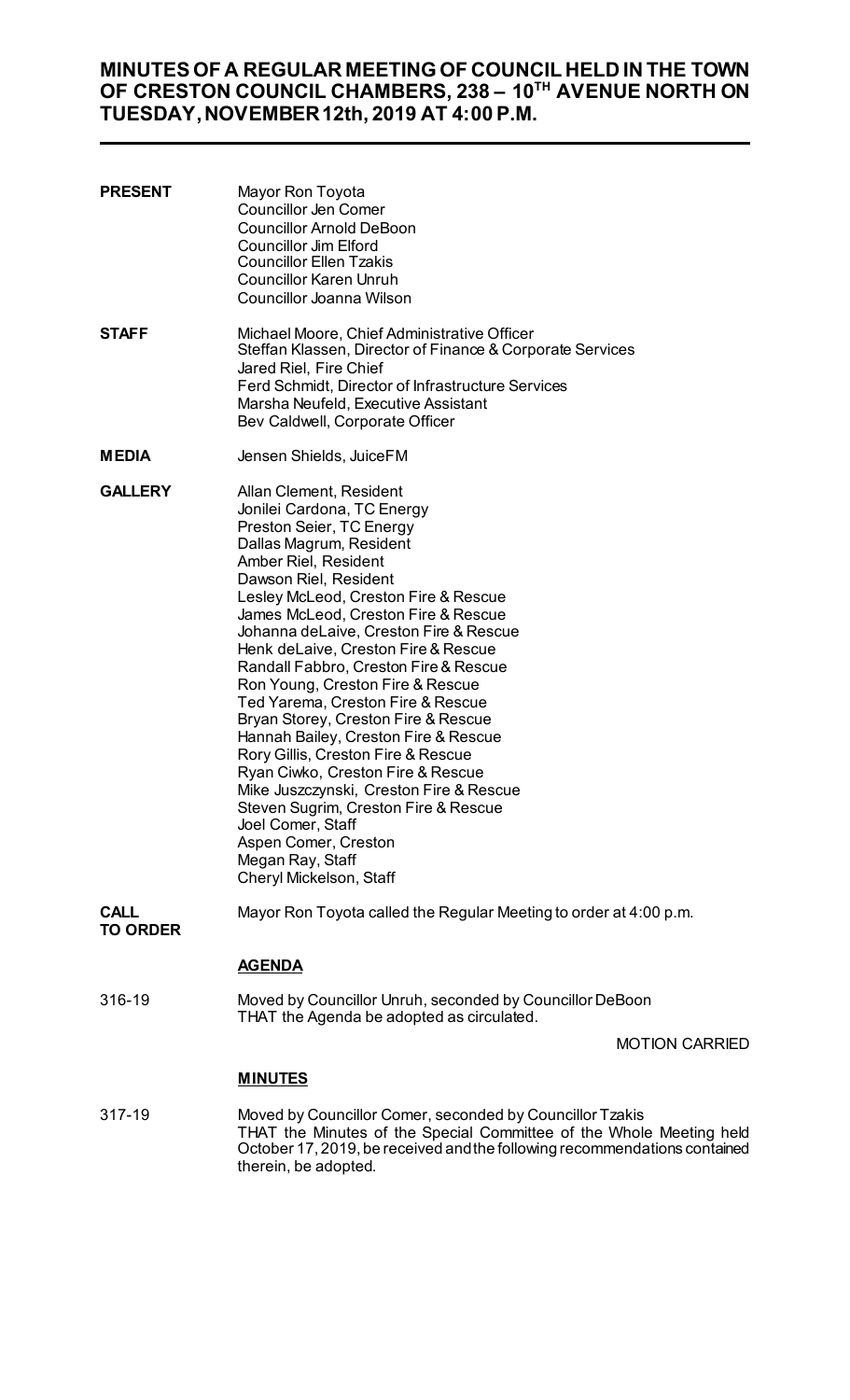## **RECOMMENDATION NO. 1:**

THAT the Asset Management presentation by the Manager of Engineering be received as information; AND FURTHER, THAT staff bring forward a Draft Asset Management Policy for Council's consideration at a future meeting.

### **RECOMMENDATION NO. 2:**

THAT the verbal report by the Director of Finance and Corporate Services regarding the proposed 2020 Budget schedule, be received.

MOTION CARRIED

318-19 Moved by Councillor Wilson, seconded by Councillor DeBoon THAT the Minutes of the Regular Council Meeting held October 22nd, 2019, be adopted.

MOTION CARRIED

#### **PRESENTATION**

Mayor Toyota performed a 'Collar Pinning Ceremony' for newly appointed Fire Chief, Jared Riel. Mayor Toyota explained the significance of the collar pins and that they marked the symbolic transfer of command of the men and women within the fire department. Fire Chief Riel was also presented with his official badge and shoulder epilates for the position of Fire Chief.

Mayor Toyota proceeded to issue the Oath of Office to Fire Chief Jared Riel.

Chief Riel expressed his appreciation to members of Council, staff and in particular to the volunteer members of the Creston Fire & Rescue service for their volunteerism and dedication to the fire service.

## **INTRODUCTION OF WORK EXPERIENCE PROGRAM PERSONNEL**

Fire Chief Riel introduced the new members of the Creston Fire & Rescue Work Experience Program (WEP) for 2019/2020, the members are: Hannah Bailey from Waterdown, ON; Rory Gillis from Antigonish, NS; Ryan Ciwko from Winnipeg, MB; Mike Juszczynski from London, ON, and Steven Sugrim from Mississauga, ON.

Council welcomed the WEP members and Mayor Toyota presented each member with a Town pin.

#### **DELEGATON – TransCanada Energy**

Mayor Toyota welcomed Mr. Preston Seier and Ms. Jonilei Cardona of TC Energy, to the meeting at 4:14 p.m.

Mr. Seier and Ms. Cardona are with Public Affairs – Canada West of TC Energy. They advised that Foothills Pipelines (BC) Ltd. is a wholly owned subsidiary of TransCanada PipeLines Limited, an affiliate of TC Energy Corporation (TC Energy), which is proposing to construct, own and operate the Foothills Zone 8 West Path Delivery 2022 Project (Project). The purpose of the Project is to meet the growing needs of their shippers to provide safe, reliable access to North American markets. The Project is made up of two sections, the first section is the proposed BC Mainline Loop 2 Crowsnest Section, to be located approximately 15 km SE of the District Municipality of Sparwood. The second section is the proposed BC Mainline Loop 2 Yahk Section, to be located approximately 25 km East of the Town of Creston.

Ms. Seier and Ms. Cardona advised the purpose of their meeting with Council is to engage stakeholders during the life of the Project, and the Town of Creston is considered to be a stakeholder as it is the closest commercial hub to the Yahk Section of the Project. The Town of Creston would be impacted through an injection of up to 1,000 additional workers per year in the area throughout the construction period (proposed end date of October 2023). There is an opportunity for the hiring of local residents and a local Job Fair is planned for the future.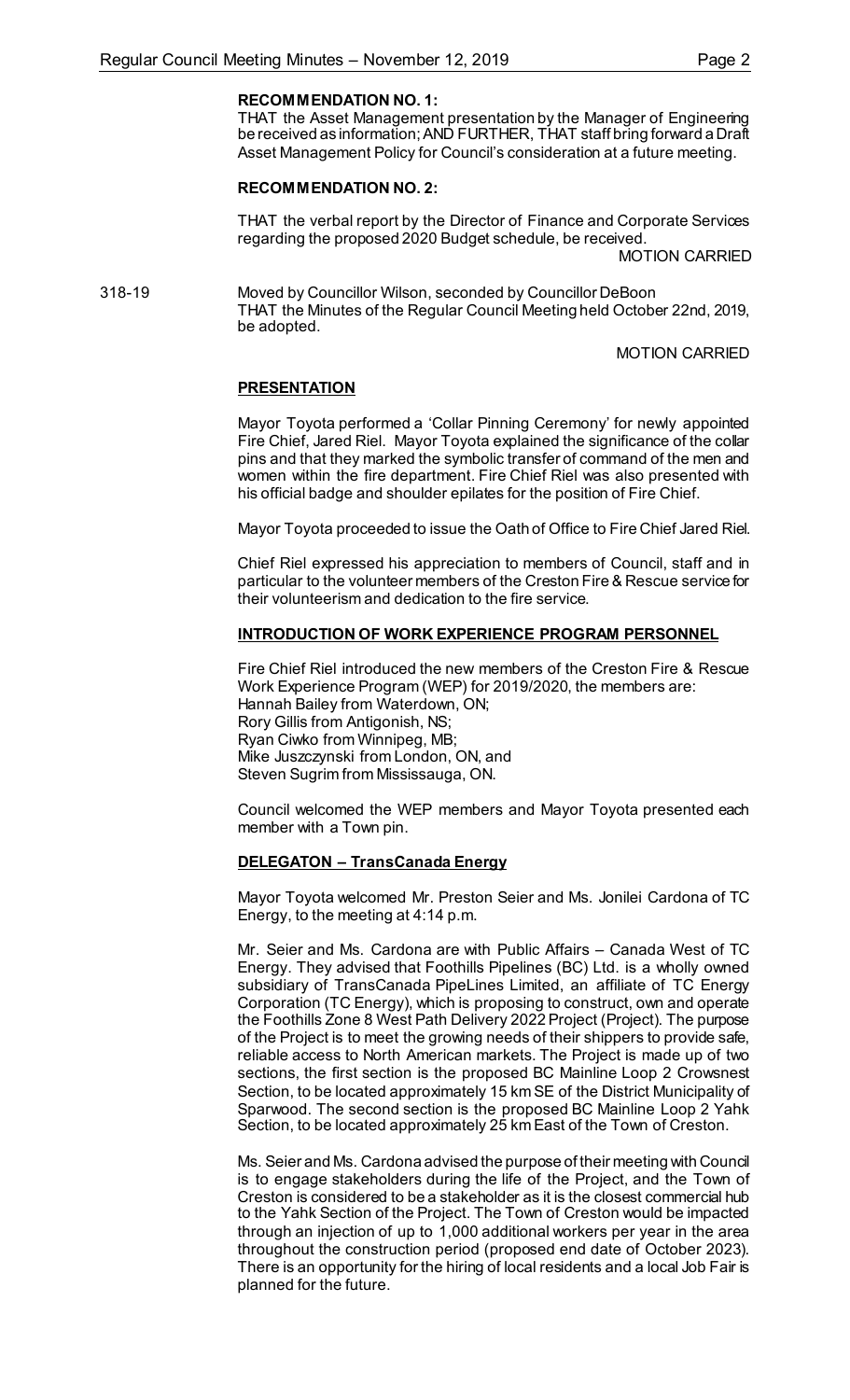Mr. Seier responded to a question regarding potential contributions to the community, stating that the financial 'number' has not been solidified as yet, but TC Energy would consider proposals from the Town of Creston as the Project proceeds.

Mr. Seier and Ms. Cardona responded to a question regarding environmental impacts, stating that they will have specific inspectors overseeing construction to ensure environmental specifications are met.

Mayor Toyota thanked the delegates for their presentation, Mr. Seier and Ms. Cardona left the meeting at 4:30 p.m.

## **ITEMS OF BUSINESS**

## **TC Energy Presentation**

319-19 Moved by Councillor Wilson, seconded by Councillor Tzakis THAT the presentation by TC Energy regarding a proposal to construct the Foothills Zone 8 West Path Delivery 2022 Project, be received.

MOTION CARRIED

## **Proclamation – Adoption Awareness Month**

320-19 Moved by Councillor Unruh, seconded by Councillor DeBoon THAT the request from the Minister of Children and Family Development, for the Town of Creston to proclaim November as 'Adoption Awareness Month', be received; AND FURTHER, THAT the Mayor is authorized to issue a Proclamation for the Town of Creston to reflect the month of November 2019 as 'Adoption Awareness Month'.

MOTION CARRIED

## **Kuskanook Harbour Society re: Letter of Support**

321-19 Moved by Councillor Elford, seconded by Councillor Tzakis THAT the request from the Kuskanook Harbour Society for a letter of support to upgrade the pit toilet located at Kuskanook Harbour, be received; AND FURTHER, THAT the Mayor is authorized to submit a letter to the Ministry of Transportation and Infrastructure, expressing the Town of Creston's support for the upgrade to the pit toilet located at the Rest Area in Kuskanook.

MOTION CARRIED

## **Appointment of Corporate Officer**

322-19 Moved by Councillor Wilson, seconded by Councillor DeBoon THAT the Request for Decision from the Chief Administrative Officer, regarding the appointment of a Corporate Officer, be received; AND FURTHER, THAT Bev Caldwell be appointed as Corporate Officer for the Town of Creston, effective November 12, 2019, until such time as a new permanent Corporate Officer is appointed. Rescinded by **Resolution** No. 416-20

MOTION CARRIED

Mayor Toyota and the Chief Administrative Officer proceeded to issue the Oath of Office to Bev Caldwell for the position of Corporate Officer for the Town of Creston.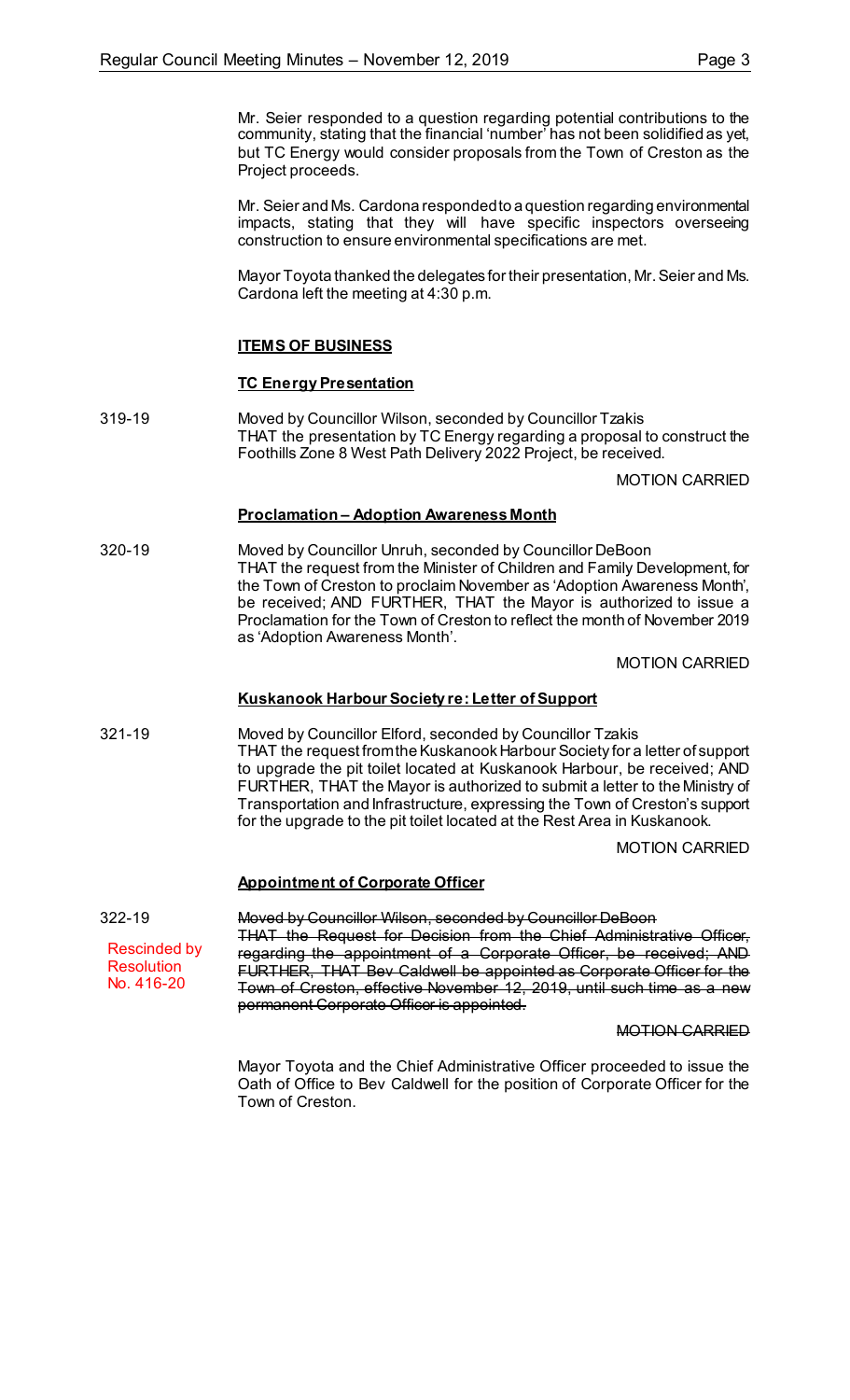## **Columbia Basin Trust Environmental Grant**

323-19 Moved by Councillor Unruh, seconded by Councillor Wilson THAT the Request for Decision from the Chief Administrative Officer, regarding the Columbia Basin Trust Environmental Grant – Fall 2019 Submission, be received; AND FURTHER, THAT staff is authorized to submit an application to the Columbia Basin Trust, under the Fall 2019 Environmental Grant Program, in the amount of \$75,000 for the engagement of a contractor to develop an open reservoir restoration project design for the Town of Creston Crawford Hill Reservoir site.

#### MOTION CARRIED

## **UBCM Grant – Community Emergency Preparedness Fund**

324-19 Moved by Councillor DeBoon, seconded by Councillor Comer THAT the Request for Decision from the Fire Chief, regarding a Union of BC Municipalities Grant under the Community Emergency Preparedness Fund for Volunteer and Composite Fire Departments, be received; AND FURTHER, THAT staff is authorized to submit an application for \$20,000 funding under the Union of BC Municipalities Community Emergency Preparedness Fund for Volunteer and Composite Fire Departments, for the construction of live fire training props at the Creston Valley Firefighter Training Facility.

#### MOTION CARRIED

## **RDCK re: Proposed Solid Waste Tipping Fee Increase**

325-19 Moved by Councillor Elford, seconded by Councillor Wilson THAT the Request for Decision from the Director of Finance and Corporate Services, regarding a proposed solid waste tipping fee increase by the Regional District of Central Kootenay, be received; THAT staff is directed to send a letter to the Regional District of Central Kootenay stating Council's opposition to the late notification of a proposed solid waste tipping fee increase for 2020, as the Town of Creston's utility rates have already been established for the 2020 utility billing cycle; AND FURTHER, THAT Council requests the Regional District of Central Kootenay to consider placing any required increase in 2020 for EastWaste's service tax requisition or deferring the proposed increase until 2021.

#### MOTION CARRIED

## **New Business**

Discussion was held regarding a proposed Special Committee of the Whole meeting for the purpose of 2020 budget presentations. The original proposal was for the meeting to be held on November 19, 2019, but following further discussion, it was decided that a Special Committee of the Whole meeting would be called for Friday, November 22, 2019 at 8:30 a.m. to receive 2020 budget presentations from staff. The appropriate Notice will be issued by staff. No resolution required.

## **Reschedule November 19, 2019 Committee of the Whole Meeting**

326-19 Moved by Councillor Wilson, seconded by Councillor Unruh THAT the Committee of the Whole meeting scheduled for November 19, 2019 be cancelled and rescheduled for Tuesday, November 26, 2019 at 3:00 p.m.

MOTION CARRIED

## **REPORTS OF REPRESENTATIVES**

Councillor DeBoon reported on his attendance at the Remembrance Day Service.

Councillor Comer reported on her attendance at the Creston Fire & Rescue Halloween Safety Stop.

Councillor Elford reported on his attendance at the Remembrance Day Service and a luncheon meeting held at Casey's.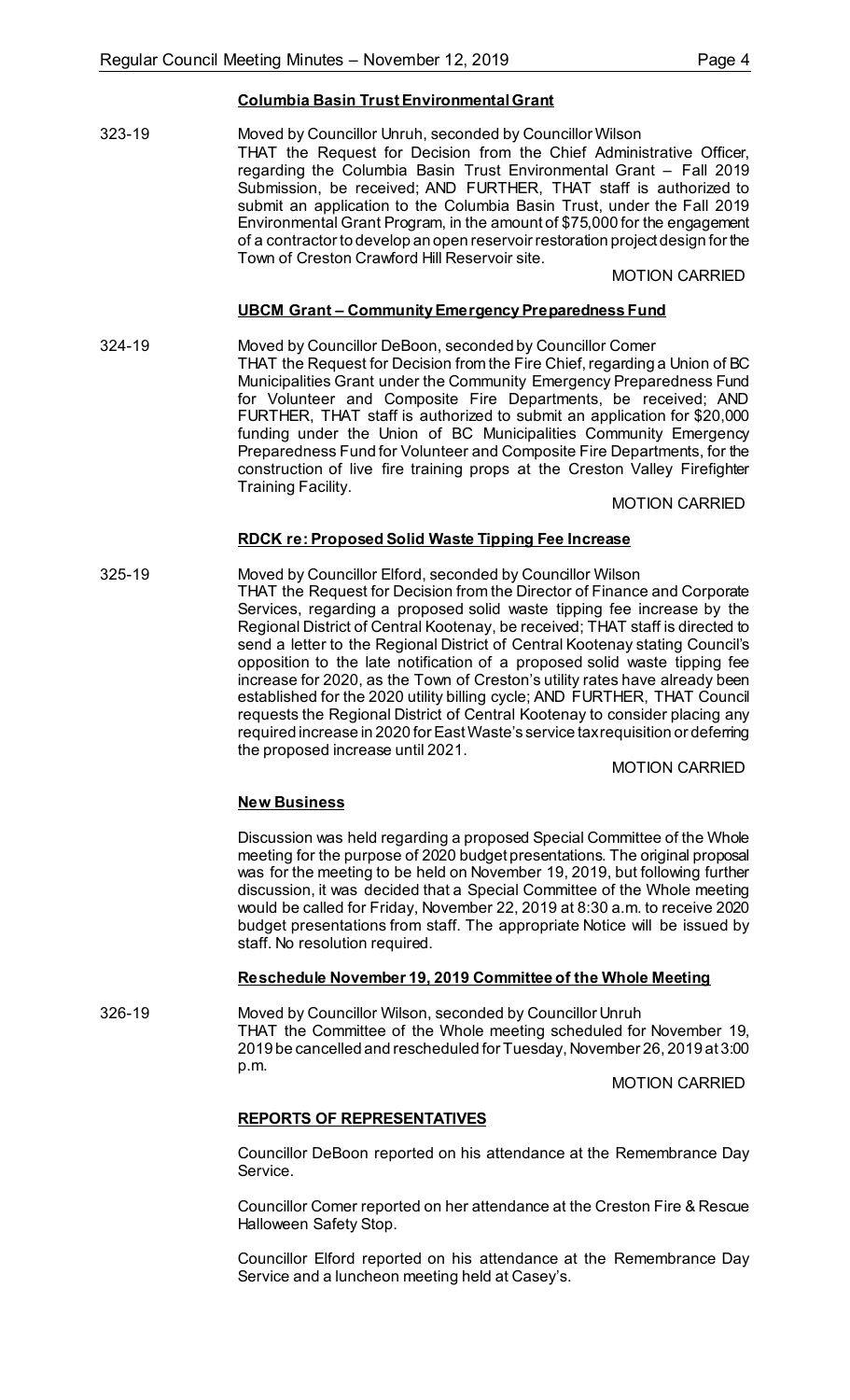Councillor Tzakis reported on her attendance at the Remembrance Day Service and a Housing Committee meeting.

Councillor Unruh reported on her attendance at Kootenay East Regional Hospital District, Creston Valley Blossom Festival Association and Winterfest meetings; at the Remembrance Day Service; and at the Creston Fire & Rescue Halloween Safety Stop.

Councillor Wilson reported on her attendance at the Remembrance Day Service; Creston Valley Blossom Festival Association, Creston Valley Chamber of Commerce and Climate Change meetings; and a Creston Museum Volunteer event.

Mayor Toyota reported on his attendance at the following meetings and/or events:

- Regional District (tri-regionals) Conference Call;
- Yaqan Nukiy Cenotaph;
- Luncheon meeting at Casey's;
- **EXECT:** Creston Valley Thunder Cats Family Lunch; and
- Remembrance Day Service.

## **Reports from Staff**

The Fire Chief provided his monthly update for October 2019 with respect to the Creston Fire & Rescue Service.

The Director of Finance and Corporate Services reported out on the upcoming Utility billing process, the Citizen Budget Survey currently being conducted and the Grand Opening of the Creston Valley Youth Centre on November 21, 2019.

327-19 Moved by Councillor DeBoon, seconded by Councillor Unruh THAT the verbal reports of Council and staff be accepted as presented.

MOTION CARRIED

## **GIVING OF NOTICES**

- SPECIAL COTW November 22, 2019
- COTW November 26 and December 10, 2019
- COUNCIL November 26 and December 17, 2019
- CP HOLIDAY TRAIN December 12, 2019
- SANTA CLAUS PARADE December 14, 2019
- TOWN HALL CLOSED December 24-27, 2019

## **QUESTION PERIOD**

J. Shields asked if a recycling program is being incorporated into the Town's solid waste collection program.

The Chief Administrative Officer advised that recycling is not an option at the present time, but the proposal is being discussed for the future. With respect to the transition of solid waste (garbage) fees from taxation to utility billing, this shift will ensure a fairer method of payment by those who receive that service and eliminate subsidization of the service by some property owners (a more user-pay system).

D. Magrum extended an invitation to Council to attend the 'Rat Chat' information meeting that will be taking place at the Creston Public Library on November 21, 2019 from 6:00 to 7:30 p.m.

### **MOVE TO CLOSED MEETING**

328-19 Moved by Councillor DeBoon, seconded by Councillor Wilson THAT by authority of the *Community Charter*, this meeting is closed from the public and/or news media, pursuant to Sub-Section 90(1)(c), as of 5:17 p.m. MOTION CARRIED